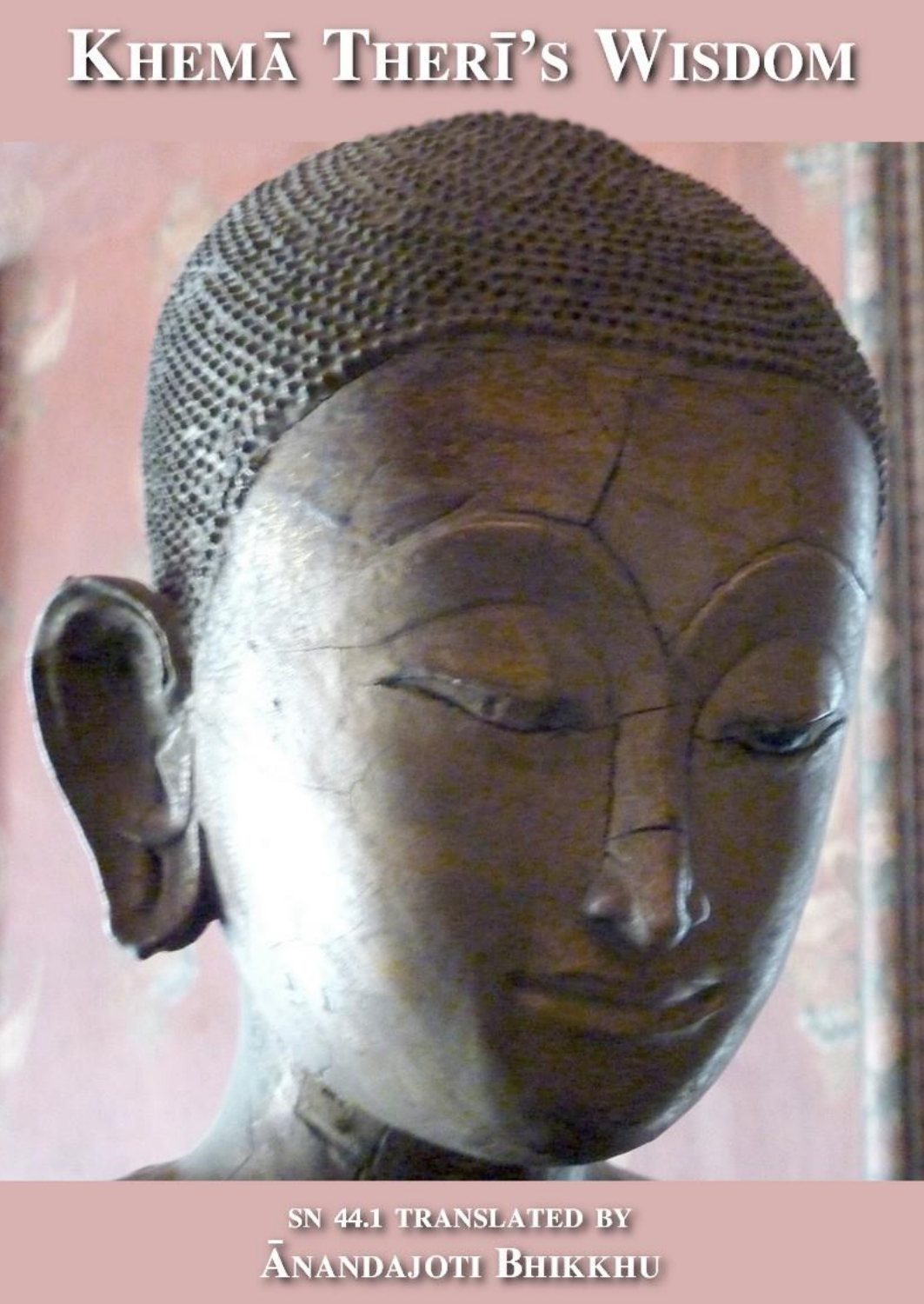(Khemāsuttaṁ, SN 44.1)

translated by

# **Ānandajoti Bhikkhu**

#### **Khemā [Therī's Wisdom](#page-3-0)**

Introduction in Toranavatthu [Khemā Therī answers the Questions](#page-3-2) [King Pasenadi meets the Buddha](#page-6-0) [The Conclusion](#page-9-0)

#### **Preface**

According to the commentary on the foremost nun disciples of the Buddha, $<sup>1</sup>$  it is through</sup> this discourse that the nun Khemā was appointed to the position of foremost amongst those who have great wisdom, making her the female equivalent of Ven. Sāriputta.

The discourse is indeed profound, and in one interesting aspect departs from other discourses that contain the same teaching. Normally in the commentaries in the question about the position of the *tathāgata* after death, the word is defined like this:

the *tathāgata* (here) means a being.

This would give the question: Does a being exist (not exist, both exist and not exist, neither exist nor not exist) after death $2^2$ 

Here, however, the text makes it clear the question is being asked about the Realised One himself, and not about beings in general:

"Just so, Great King, through knowing whatever bodily form a Realised One can be known by, that form the Realised One has abandoned, cut off at the root, made a palm stump, made unviable, so that by nature it is unable to rise again in the future.

And the commentary concurs:

'That form the *Tathāgata* has abandoned,' means through abandoning the arising of that form said to be prepared, the omniscient Tathāgata has abandoned (form).

Because of this we must see the meaning of these question in two ways: one as a question about beings in general, which cannot be said to exist (not exist, both exist and not exist,

 $\overline{\phantom{a}}$ 

 $^{1}$  AA 1.5.2.

 $2$  These are four question of a sequence which sometimes includes a total of ten profound questions.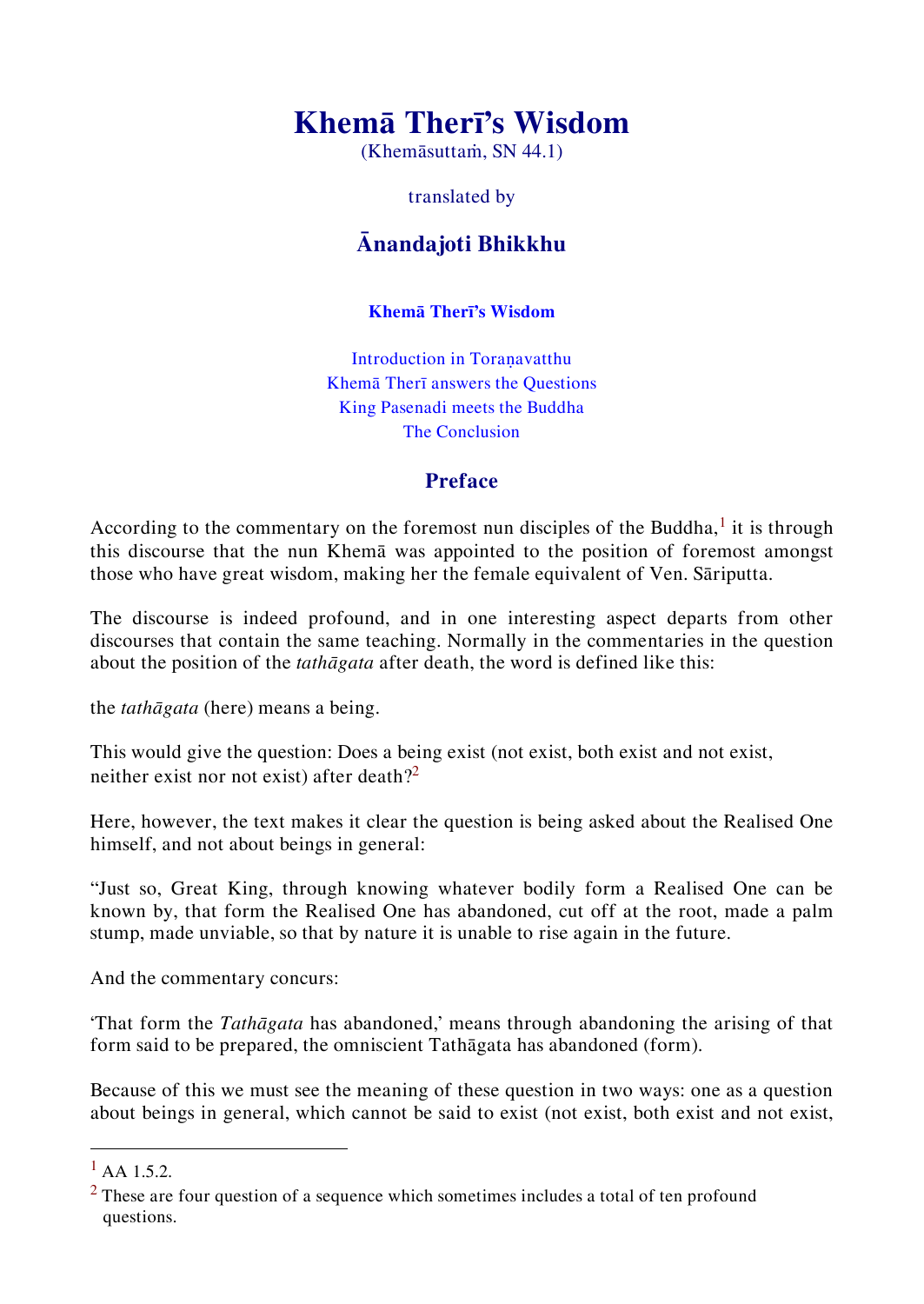neither exist nor not exist) after death because there is no underlying something that has continual existence in human life, only conditionally arisen phenomena.

On the other hand in this context we cannot say the Realised One exists (not exists, both exists and not exists, neither exists nor not exists) after death because the state of Nibbāna is unincluded in the categories of existence altogether, as is anyone who has attained Liberation. Indeed, this is the definition of Liberation, to be free from renewed existence.

So the discourse throws new light on our understanding of these difficult questions, and rightly Arahat Khemā was placed at the foremost levels of great wisdom, through her profound understanding of these deep questions and her exposition of their meaning, which is later confirmed when the King, who is asking the questions, asks the very same questions of the Buddha himself and gets the same replies..

Ānandajoti Bhikkhu, September, 2014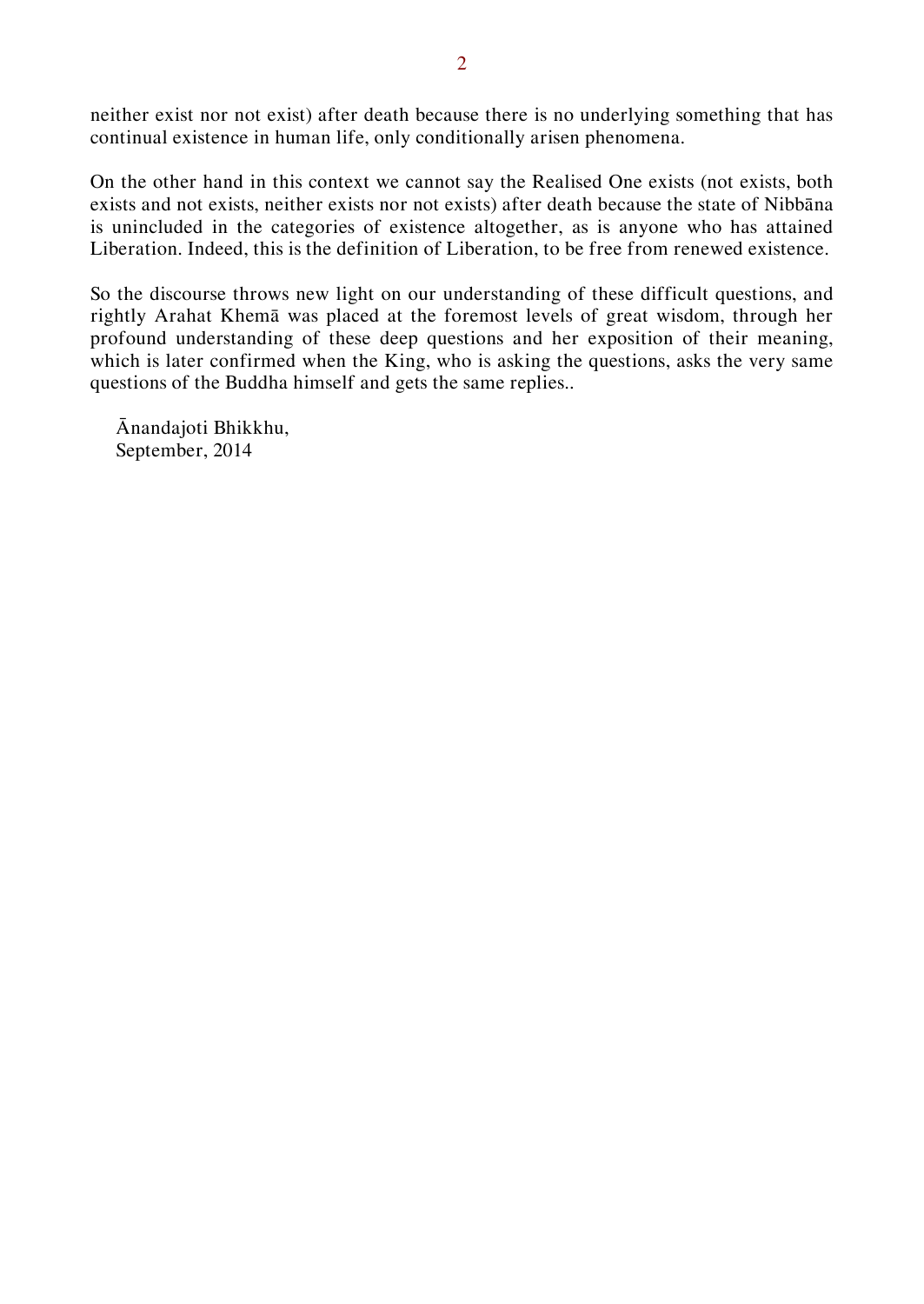<span id="page-3-1"></span><span id="page-3-0"></span>*(Khemāsuttaṁ SN 44.1)*

### **Introduction in Toraṇavatthu**

At one time the Fortunate One was dwelling near Sāvatthī at Anāthapiṇḍika's grounds in Jeta's Wood.

Then at that time the nun Khemā, while walking gradually through Kosala on walking tour, between Sāvatthī and Sāketa, had reached and was dwelling in Toraṇavatthu. Then the Kosalan King Pasenadi was going to Sāvatthī from Sāketa and was between Sāvatthī and Sāketa and had reached and was dwelling in Toraṇavatthu for a night.

Then the Kosalan King Pasenadi addressed a certain man, saying: "Please go, dear Sir, and in Toraṇavatthu see if there would be a suitable and knowledgeable ascetic or brāhmaṇa I can pay homage to today."

"Yes, your Majesty", said that man, and after replying to the Kosalan King Pasenadi, and wandering through the whole of Toranavatthu, he did not find a suitable and knowledgeable ascetic or brāhmaṇa that the Kosalan King Pasenadi could pay homage to. But the man did see that the nun Khemā had reached and was dwelling in Toraṇavatthu.

Having seen her, he approached the Kosalan King Pasenadi, and after approaching he said this to the Kosalan King Pasenadi: "There is not, your Majesty, in Toraṇavatthu a suitable and knowledgeable ascetic or brāhmaṇa your Majesty can pay homage to today. But there is, your Majesty, the nun named Khemā, who is a disciple of the Fortunate One, the Worthy One, the Perfect Sambuddha, and about this Noble Lady this beautiful report has gone round: 'She is wise, learned, intelligent, a beautiful orator and extemporary speaker.' Your Majesty can pay homage to her."

#### <span id="page-3-2"></span>**Khemā Therī answers the Questions**

Then the Kosalan King Pasenadi approached the nun Khemā, and after approaching and worshipping the nun Khemā, he sat down on one side.

While sitting on one side the Kosalan King Pasenadi said this to the nun Khemā:

"How is it, Noble Lady, does the Realised One exist after death?"

"This has not been answered, Great King, by the Fortunate One: 'Does the Realised One exist after death?' "

"But how is it, Noble Lady, does the Realised One not exist after death?"

"This has not been answered, Great King, by the Fortunate One: 'Does the Realised One not exist after death?"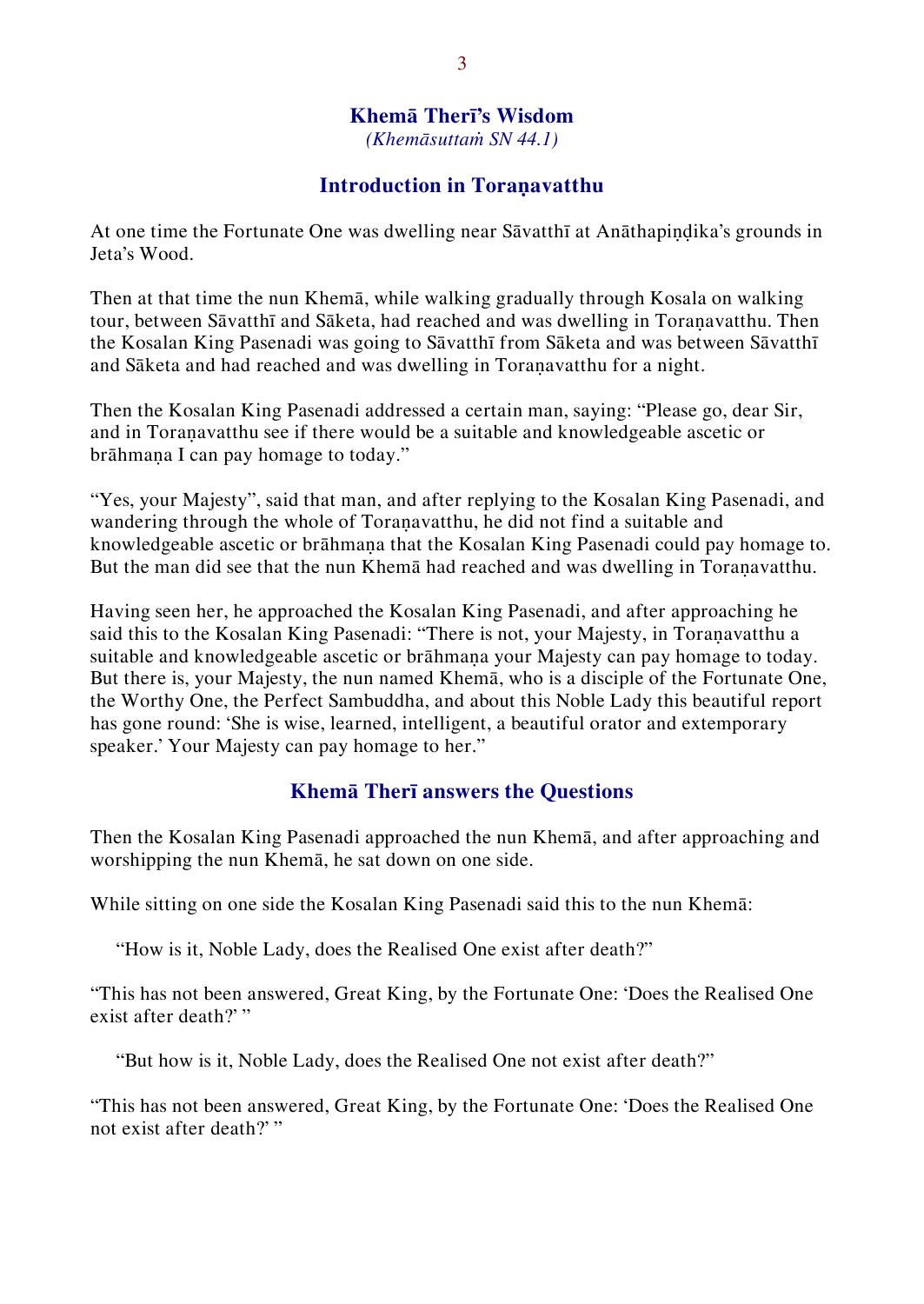"How is it, Noble Lady, does the Realised One exist and not exist after death?"

"This has not been answered, Great King, by the Fortunate One: 'Does the Realised One exist and not exist after death?' "

"But how is it, Noble Lady, does the Realised One neither exist nor not exist after death?"

"This has not been answered, Great King, by the Fortunate One: 'Does the Realised One neither exist nor not exist after death?' "

" 'How is it, Noble Lady, does the Realised One exist after death?' – when there is this question, you say: 'This has not been answered, Great King, by the Fortunate One: "Does the Realised One exist after death?" '

'But how is it, Noble Lady, does the Realised One not exist after death?' – when there is this question, you say: 'This has not been answered, Great King, by the Fortunate One: "Does the Realised One not exist after death?" '

'How is it, Noble Lady, does the Realised One exist and not exist after death?' – when there is this question, you say: 'This has not been answered, Great King, by the Fortunate One: "Does the Realised One exist and not exist after death?" '

'How is it, Noble Lady, does the Realised One neither exist nor not exist after death?' – when there is this question, you say: 'This has not been answered, Great King, by the Fortunate One: "Does the Realised One neither exist nor not exist after death?"'

What is the cause, Noble Lady, what is the reason, why does the Fortunate One not answer this?"

"Now then, Great King, here I will ask you something in return, as you see fit, so you should answer.

What do you think, Great King, do you have a mathematician, or a calculator or an accountant who is able to count the amount of sand in the Ganges, saying: there is this much sand, or there are so many hundreds of grains of sand, or there are so many thousands of grains of sand, or there are so many hundreds of thousands of grains of sand?"

"Certainly not, Noble Lady."

"But do you have a mathematician, or a calculator or an accountant who is able to measure the water in the great ocean, saying: there are this many gallons of water, or there are this many hundreds of gallons of water, or there are this many thousands of gallons of water, or there are this many hundreds of thousands of gallons of water?"

"Certainly not, Noble Lady. What is the cause of that? Great is the ocean, Noble Lady, deep, immeasurable, hard to fathom."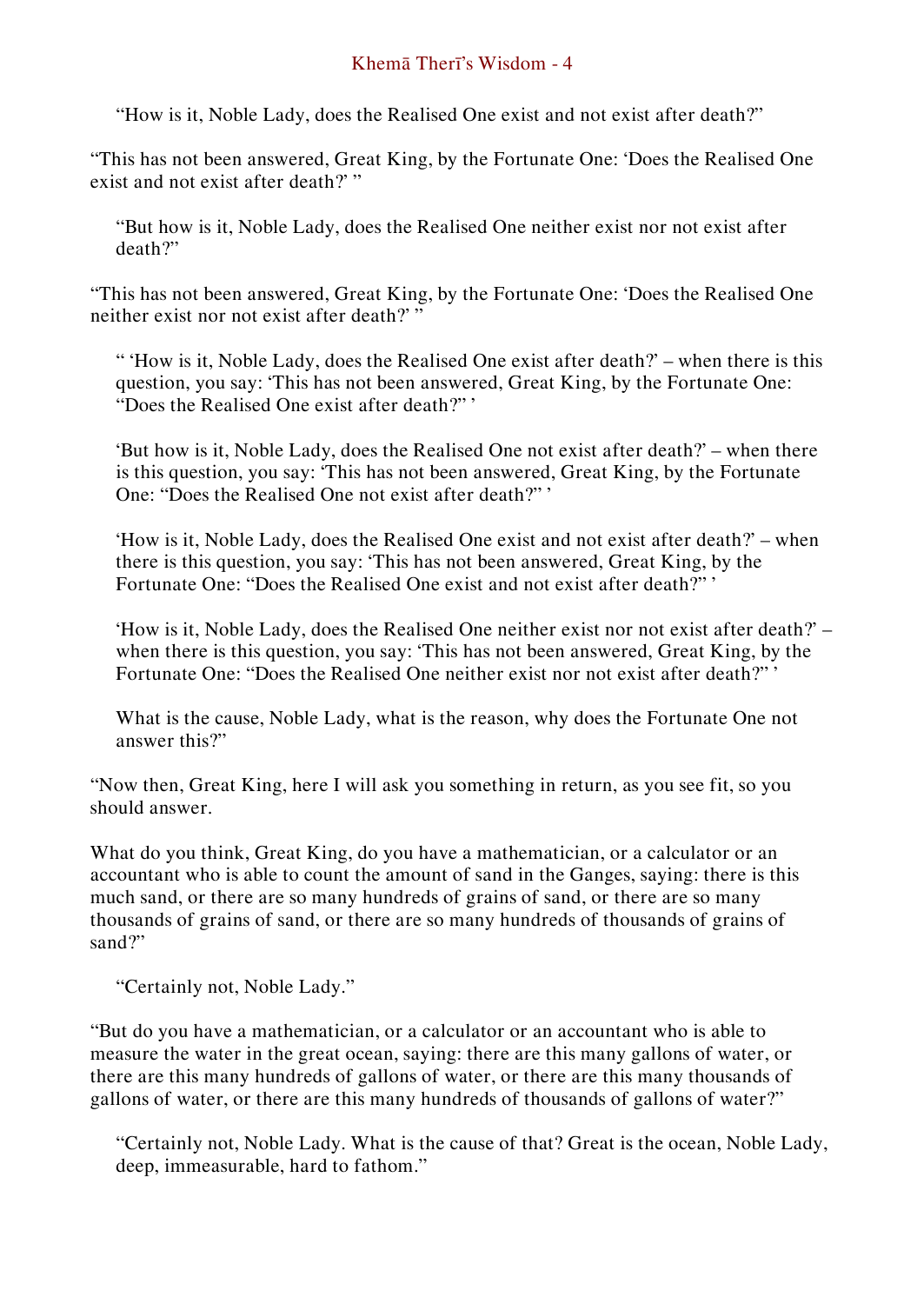"Just so, Great King, through knowing whatever bodily form a Realised One can be known by, that form the Realised One has abandoned, cut off at the root, made a palm stump, made unviable, so that by nature it is unable to rise again in the future.

The Realised One, Great King, is free from being considered as bodily form, he is deep, immeasurable, hard to fathom, like the great ocean.

'Does the Realised One exist after death?' does not apply,

'Does the Realised One not exist after death?' does not apply,

'Does the Realised One exist and not exist after death?' does not apply,

'Does the Realised One neither exist nor not exist after death?' does not apply.

Through knowing whatever feeling a Realised One can be known by, that feeling the Realised One has abandoned, cut off at the root, made a palm stump, made unviable, so that by nature it is unable to rise again in the future.

The Realised One, Great King, is free from being considered as feeling, he is deep, immeasurable, hard to fathom, like the great ocean.

'Does the Realised One exist after death?' does not apply,

'Does the Realised One not exist after death?' does not apply,

'Does the Realised One exist and not exist after death?' does not apply,

'Does the Realised One neither exist nor not exist after death?' does not apply.

Through knowing whatever perception a Realised One can be known by, that perception the Realised One has abandoned, cut off at the root, made a palm stump, made unviable, so that by nature it is unable to rise again in the future.

The Realised One, Great King, is free from being considered as perception, he is deep, immeasurable, hard to fathom, like the great ocean.

'Does the Realised One exist after death?' does not apply, 'Does the Realised One not exist after death?' does not apply, 'Does the Realised One exist and not exist after death?' does not apply,

'Does the Realised One neither exist nor not exist after death?' does not apply.

Through knowing whatever (volitional) processes a Realised One can be known by, those (volitional) processes the Realised One has abandoned, cut off at the root, made a palm stump, made unviable, so that by nature it is unable to rise again in the future.

The Realised One, Great King, is free from being considered as (volitional) processes, he is deep, immeasurable, hard to fathom, like the great ocean.

'Does the Realised One exist after death?' does not apply,

'Does the Realised One not exist after death?' does not apply,

'Does the Realised One exist and not exist after death?' does not apply,

'Does the Realised One neither exist nor not exist after death?' does not apply.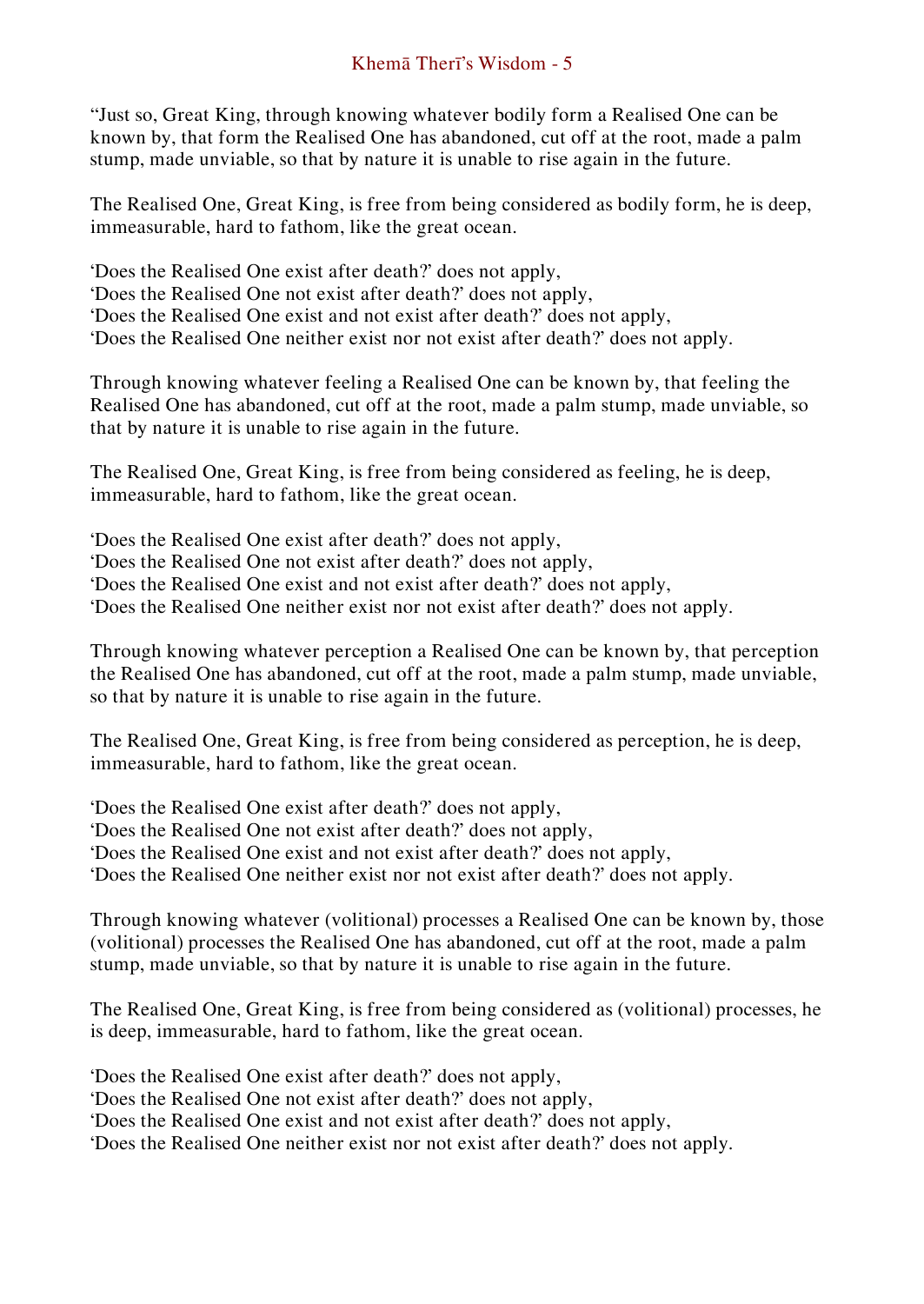Through knowing whatever consciousness a Realised One can be known by, that consciousness the Realised One has abandoned, cut off at the root, made a palm stump, made unviable, so that by nature it is unable to rise again in the future.

The Realised One, Great King, is free from being considered as consciousness, he is deep, immeasurable, hard to fathom, like the great ocean.

'Does the Realised One exist after death?' does not apply,

'Does the Realised One not exist after death?' does not apply,

'Does the Realised One exist and not exist after death?' does not apply,

'Does the Realised One neither exist nor not exist after death?' does not apply."

Then the Kosalan King Pasenadi, after greatly rejoicing and gladly receiving this word of the nun Khemā, having worshipped and circumambulated the nun Khemā, departed.

#### <span id="page-6-0"></span>**King Pasenadi meets the Buddha**

Then the Kosalan King Pasenadi at another time approached the Fortunate One, and after approaching and worshipping the Fortunate One, he sat down on one side.

While sitting on one side the Kosalan King Pasenadi said this to the Fortunate One:

"How is it, reverend Sir, does the Realised One exist after death?"

"This has not been answered, Great King, by me: 'Does the Realised One exist after death?"

"But how is it, reverend Sir, does the Realised One not exist after death?"

"This has not been answered, Great King, by me: 'Does the Realised One not exist after  $death$ ?"

"How is it, reverend Sir, does the Realised One exist and not exist after death?"

"This has not been answered, Great King, by me: 'Does the Realised One exist and not exist after death?"

"But how is it, reverend Sir, does the Realised One neither exist nor not exist after death?"

"This has not been answered, Great King, by me: 'Does the Realised One neither exist nor not exist after death?'"

" 'How is it, reverend Sir, does the Realised One exist after death?' – when there is this question, you say: 'This has not been answered, Great King, by me: "Does the Realised One exist after death?"

'But how is it, reverend Sir, does the Realised One not exist after death?' – when there is this question, you say: 'This has not been answered, Great King, by me: "Does the Realised One not exist after death?"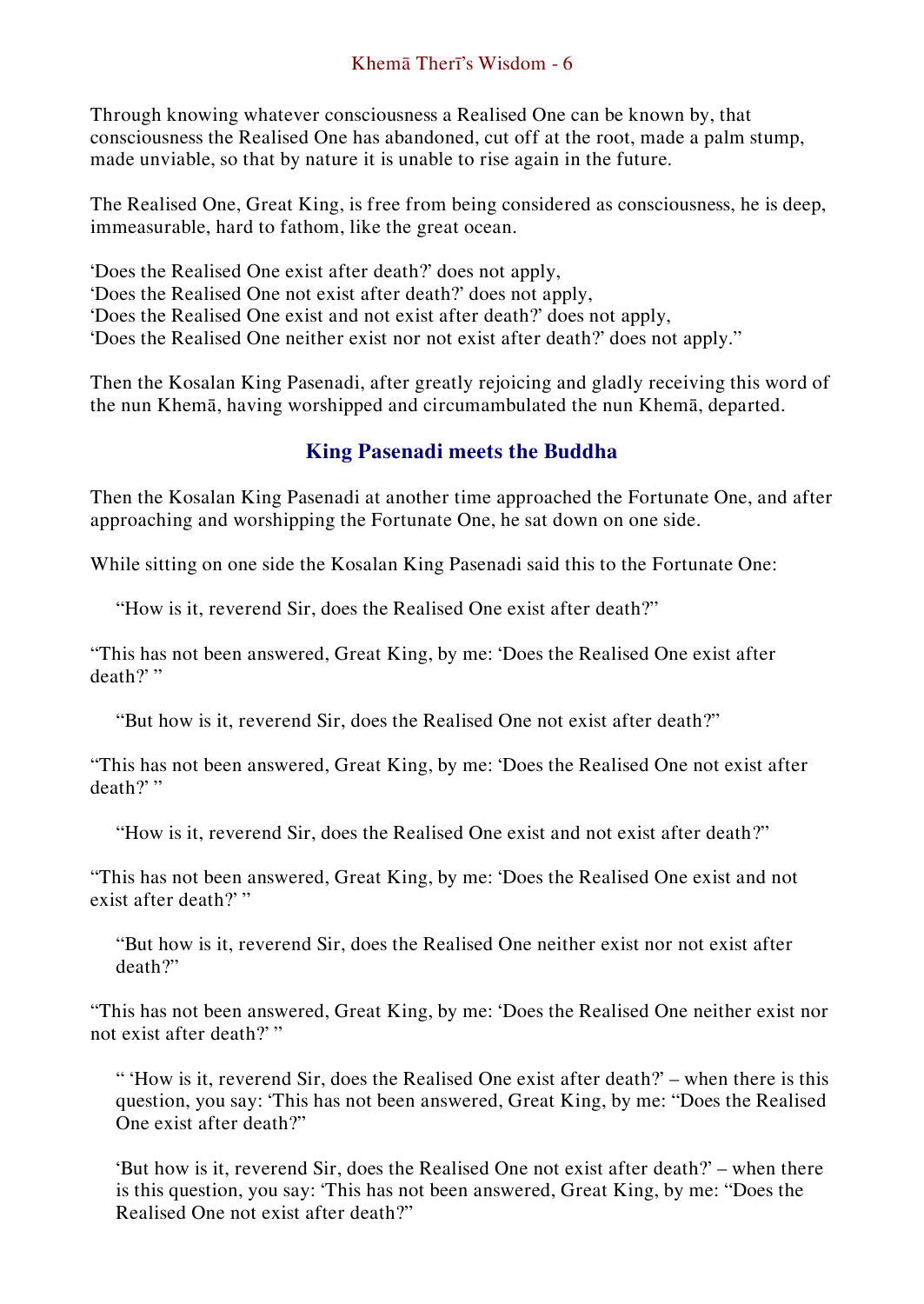'How is it, reverend Sir, does the Realised One exist and not exist after death?' – when there is this question, you say: 'This has not been answered, Great King, by me: "Does the Realised One exist and not exist after death?" '

'How is it, reverend Sir, does the Realised One neither exist nor not exist after death?' – when there is this question, you say: 'This has not been answered, Great King, by me: "Does the Realised One neither exist nor not exist after death?"

What is the cause, reverend Sir, what is the reason, why does the Fortunate One not answer this?"

"Now then, Great King, here I will ask you something in return, as you see fit, so you should answer.

What do you think, Great King, do you have a mathematician, or a calculator or an accountant who is able to count the amount of sand in the Ganges, saying: there is this much sand, or there are so many hundreds of grains of sand, or there are so many thousands of grains of sand, or there are so many hundreds of thousands of grains of sand?"

"Certainly not, reverend Sir."

"But do you have a mathematician, or a calculator or an accountant who is able to measure the water in the great ocean, saying: there are this many gallons of water, or there are this many hundreds of gallons of water, or there are this many thousands of gallons of water, or there are this many hundreds of thousands of gallons of water?"

"Certainly not, reverend Sir. What is the cause of that? Great is the ocean, reverend Sir, deep, immeasurable, hard to fathom."

"Just so, Great King, through knowing whatever bodily form a Realised One can be known by, that form the Realised One has abandoned, cut off at the root, made a palm stump, made unviable, so that by nature it is unable to rise again in the future.

The Realised One, Great King, is free from being considered as bodily form, he is deep, immeasurable, hard to fathom, like the great ocean.

'Does the Realised One exist after death?' does not apply,

'Does the Realised One not exist after death?' does not apply,

'Does the Realised One exist and not exist after death?' does not apply,

'Does the Realised One neither exist nor not exist after death?' does not apply.

Through knowing whatever feeling a Realised One can be known by, that feeling the Realised One has abandoned, cut off at the root, made a palm stump, made unviable, so that by nature it is unable to rise again in the future.

The Realised One, Great King, is free from being considered as feeling, he is deep, immeasurable, hard to fathom, like the great ocean.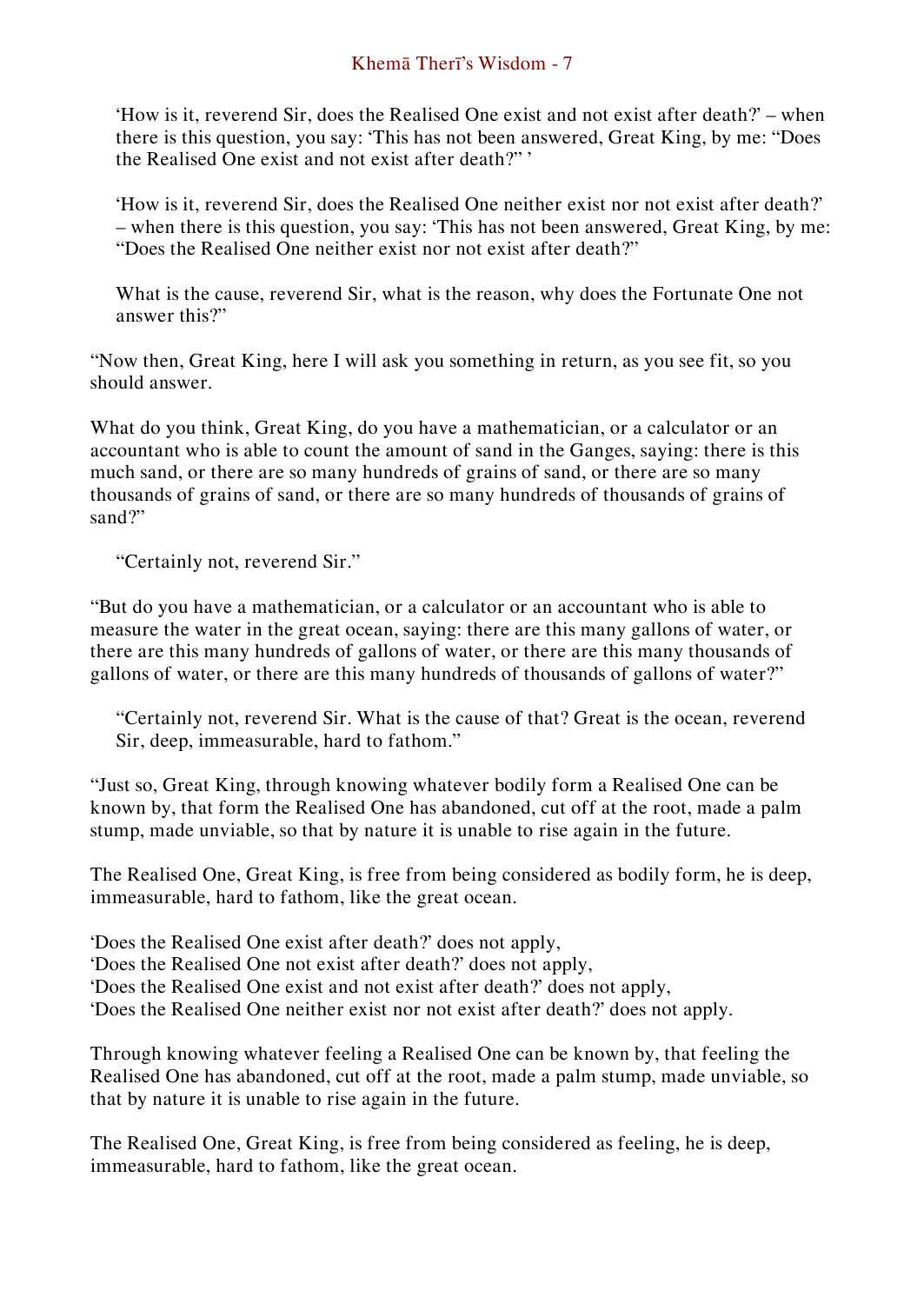'Does the Realised One exist after death?' does not apply,

'Does the Realised One not exist after death?' does not apply,

'Does the Realised One exist and not exist after death?' does not apply,

'Does the Realised One neither exist nor not exist after death?' does not apply.

Through knowing whatever perception a Realised One can be known by, that perception the Realised One has abandoned, cut off at the root, made a palm stump, made unviable, so that by nature it is unable to rise again in the future.

The Realised One, Great King, is free from being considered as perception, he is deep, immeasurable, hard to fathom, like the great ocean.

'Does the Realised One exist after death?' does not apply, 'Does the Realised One not exist after death?' does not apply, 'Does the Realised One exist and not exist after death?' does not apply, 'Does the Realised One neither exist nor not exist after death?' does not apply.

Through knowing whatever (volitional) processes a Realised One can be known by, those (volitional) processes the Realised One has abandoned, cut off at the root, made a palm stump, made unviable, so that by nature it is unable to rise again in the future.

The Realised One, Great King, is free from being considered as (volitional) processes, he is deep, immeasurable, hard to fathom, like the great ocean.

'Does the Realised One exist after death?' does not apply,

'Does the Realised One not exist after death?' does not apply,

'Does the Realised One exist and not exist after death?' does not apply,

'Does the Realised One neither exist nor not exist after death?' does not apply.

Through knowing whatever consciousness a Realised One can be known by, that consciousness the Realised One has abandoned, cut off at the root, made a palm stump, made unviable, so that by nature it is unable to rise again in the future.

The Realised One, Great King, is free from being considered as consciousness, he is deep, immeasurable, hard to fathom, like the great ocean.

'Does the Realised One exist after death?' does not apply,

'Does the Realised One not exist after death?' does not apply,

'Does the Realised One exist and not exist after death?' does not apply,

'Does the Realised One neither exist nor not exist after death?' does not apply."